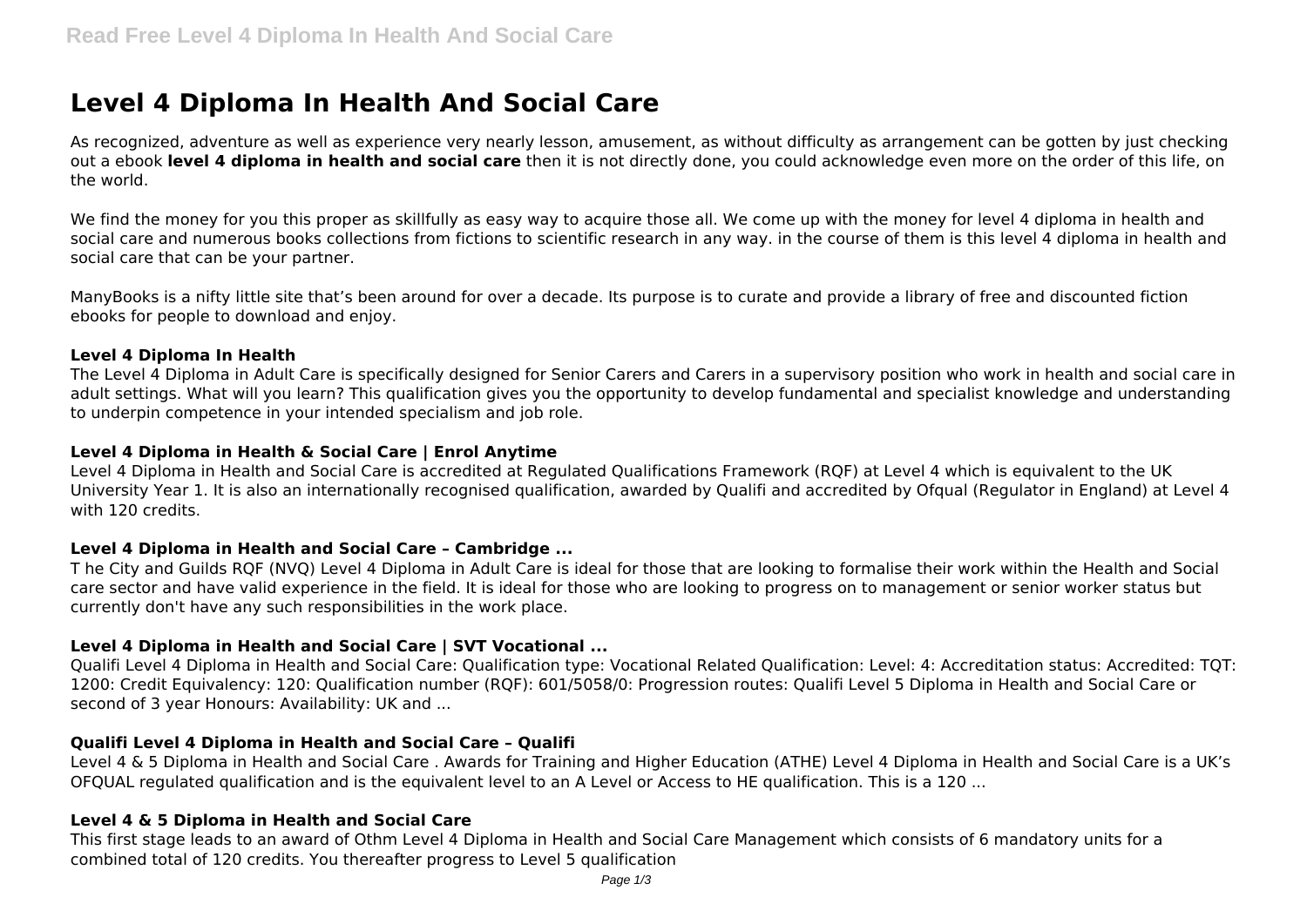## **Diploma In Health and Social Care Management - Level 4 ...**

Stage 2: Level 4 Diploma in Health and Social Care Management - Equality, Diversity and Inclusion in Health and Social Care (20 credits) - Professional Development in Health and Social Care (20 credits)

# **Level 3 + Level 4 Diploma in Health and Social Care**

Health and Safety Advanced Diploma Level 4 course cover the initial standards required for monitoring the content and standards of occupational safety and health. This comprehensive health and safety courses course is an essential qualification for those seeking a senior position in health and safety management.

## **Health and Safety Advanced Diploma Level 4 ~ Adams Academy**

Level 4 Diploma in Health and Social Care (Adult Course) This course is suitable for students aged 19 and over. This course is ideal for those that are looking to formalise their work within the health and social care sector and have valid experience in the field.

# **Level 4 Diploma in Health and Social Care (Adult Course)**

The Health & Social Care Studies - Level 4 Course has been specially written by an experienced tutor and practitioner in the area of Health and Social Care. If you want to enter this varied and exciting area of work or want to enhance your knowledge and skills, this is the course for you. As you will see from the detailed units there are wide ranging subjects covered and we are confident that ...

## **Health & Social Care Level 4 Course | Distance Learning Centre**

The Level 4 Diploma in Health and Social Care Management has been developed with career progression and professional recognition in mind. As this qualification is approved and regulated by Ofqual (Office of the Qualifications and Examinations Regulation), learners are eligible to gain direct entry into Year 2 of a three-year UK Bachelor's degree programme.

# **OTHM Level 4 Diploma in Health and Social Care Management ...**

RSPH Level 4 Diploma in Health Emergency Preparedness, Resilience and Response . This qualification is designed to provide the knowledge and skills necessary to participate in the development and delivery of EPRR arrangements

# **RSPH | RSPH Level 4 Diploma in Health Emergency ...**

Level 4 ATHE Accredited Management in Health and Social Entry Requirements. Students must hold a Level 3 Diploma or A Level qualification to enter into the Level 4 ATHE Accredited Management in Health and Social Diploma. Basic English reading and writing skills, as full tutor support is given. All students must be 16 years of age or above. Study Hours

# **Accredited ATHE Level 4 Diploma in Health and Social ...**

The objective of the Level 4 Diploma in Health and Social Care Management qualification is to equip learners with the underpinning knowledge, understanding and skills required for a career in the health and social care sector at a managerial level.

## **Level 4 Diploma in Health and Social Care Management**

Level 4 Accredited Health + Social Care Diploma £ 2,800.00; Level 4 Accredited Health, Diet + Nutrition Diploma